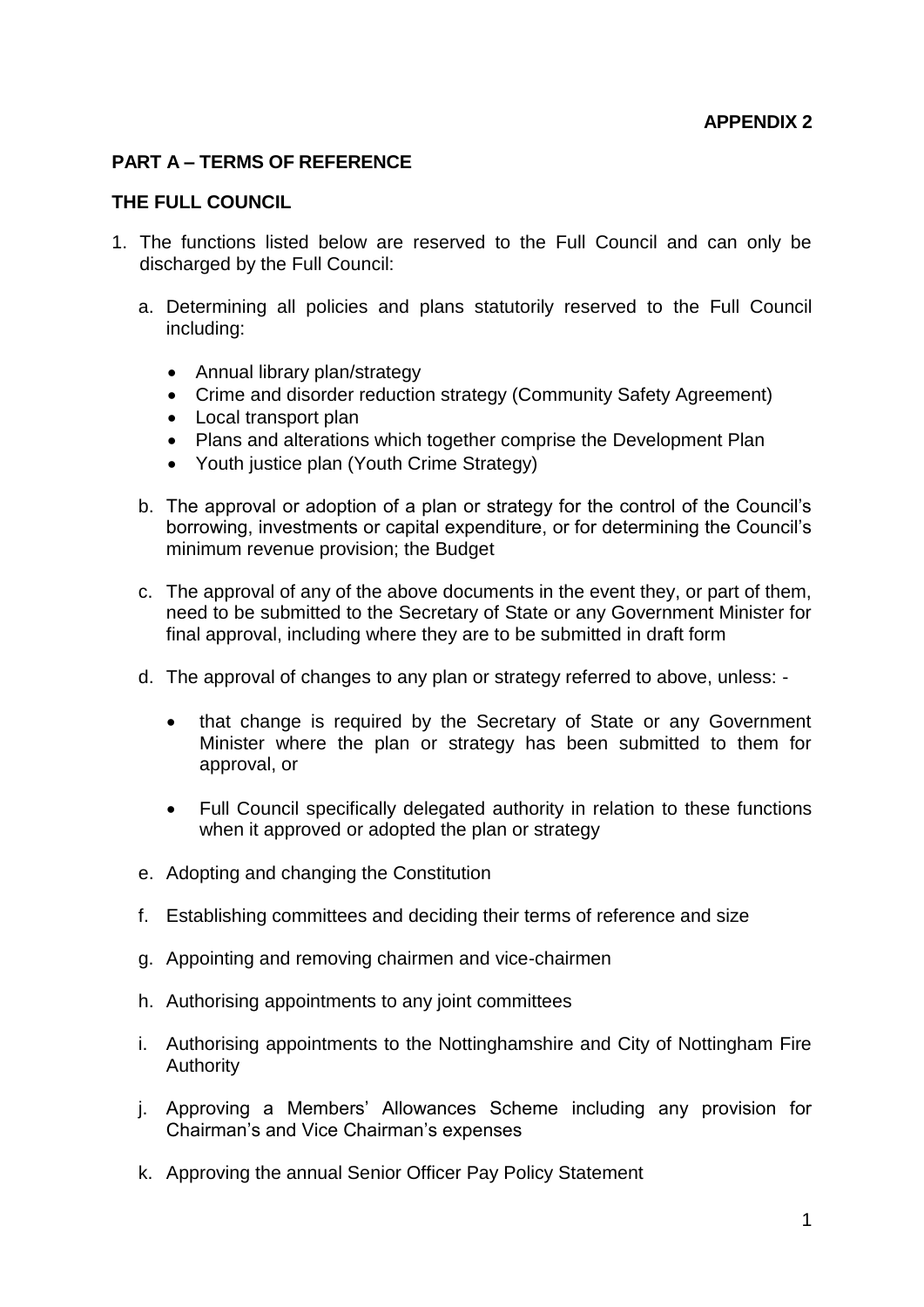- l. Confirming the appointment of, and dismissing, the Head of Paid Service, the Monitoring Officer and the Chief Finance Officer
- m. Making any request to the Local Government Boundary Commission for England for single-member electoral areas
- n. The passing of a resolution to change the County's electoral scheme
- o. Making an order to give effect to recommendations made in a community governance review
- p. In relation to any overview and scrutiny committees, permitting a co-opted member to vote at meetings of that committee
- q. Changing the name of the County
- r. Conferring the title of honorary alderman
- s. Making, amending, revoking, re-enacting and adopting bye-laws and promoting and opposing the making of local legislation and personal bills in Parliament
- t. Any other function which, by law, must be reserved to the Full Council

## **POLICY COMMITTEE – TERMS OF REFERENCE**

- 2. The powers and functions set out below are delegated to Policy Committee by the Full Council:
	- a. All decisions within the control of the Council including but not limited to those listed in the Table below
	- b. Policy development and approval in relation to matters within the remit of Policy Committee except on matters reserved for the Full Council
	- c. Review of performance on a regular basis
	- d. Review of day to day operational decisions taken by Officers
	- e. Approval of consultation responses relating to the Committee's areas of responsibility except for responses to day-to-day technical consultations which will be agreed with the Chairman and reported to the next available Committee following their submission.
	- f. Approval of relevant staffing structures as required
	- g. Approving all Councillor attendance at conferences, seminars and training events within the UK mainland for which a fee is payable including any expenditure incurred, within the remit of this Committee and to receive quarterly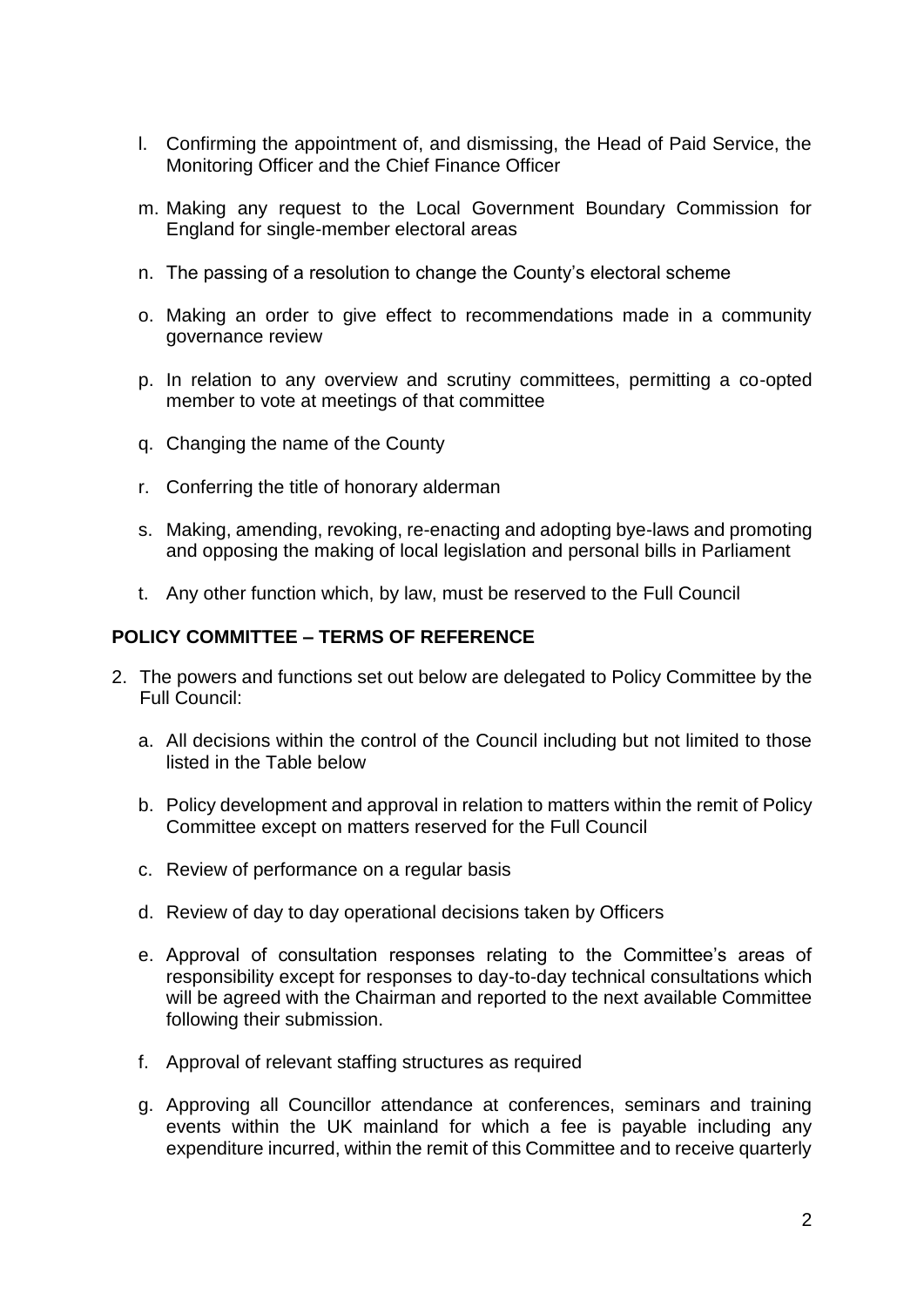reports from Corporate Directors on departmental officer travel outside the UK within the remit of this Committee.

- 3. If any report comes within the remit of more than one committee, to avoid the report being discussed at several committees, the report will be presented and determined at the most appropriate committee. If this is not clear, then the report will be discussed and determined by the Policy Committee.
- 4. As part of the detailed work programme the Committee will receive reports on the exercise of powers delegated to Officers.
- 5. The Committee will be responsible for its own projects and may establish steering groups to consider projects. Where it considers it appropriate, projects will be coordinated by a cross-committee project steering group that will report back to the relevant Committee.

| Table                                                                                                                                                            |
|------------------------------------------------------------------------------------------------------------------------------------------------------------------|
| Responsibility for ensuring that committees operate under the policy direction                                                                                   |
| of the County Council.                                                                                                                                           |
| Responsibility for approving new policies, changes to existing policies with                                                                                     |
| significant financial or other impacts, or where the policy falls within the remit                                                                               |
| of more than one Committee, subject to any necessary approval required by                                                                                        |
| the Full Council                                                                                                                                                 |
| Responsibility for the discharge of all functions and exercise of all powers of                                                                                  |
| the County Council not expressly reserved to the Full Council or to any other                                                                                    |
| part of the County Council by statute or by this Constitution                                                                                                    |
| Responsibility for monitoring and reviewing the overall performance of the                                                                                       |
| Council                                                                                                                                                          |
| Responding to any consultations within the remit of more than one committee                                                                                      |
| as and when required                                                                                                                                             |
| Responsibility for those functions relating to elections and local democracy                                                                                     |
| which are not reserved to the Full Council                                                                                                                       |
| Responsibility for the Council's external communications policy and its                                                                                          |
| implementation                                                                                                                                                   |
| Responsibility for ensuring the Council meets its equalities duties                                                                                              |
|                                                                                                                                                                  |
| Responsibility for all remaining statutory overview and scrutiny powers except                                                                                   |
| those delegated to a health scrutiny committee, Communities Committee and                                                                                        |
| <b>Transport and Environment Committee</b>                                                                                                                       |
| Responsibility for reviewing annual reports and inspection reports not within                                                                                    |
| the remit of another committee                                                                                                                                   |
|                                                                                                                                                                  |
| Responsibility for authorising hospitality to be offered by the County Council<br>except where the cost is to be covered by the Chairman of the County Council's |
| individual budget                                                                                                                                                |
| Responsibility for making changes to the organisations on the list of Outside                                                                                    |
| <b>Bodies</b>                                                                                                                                                    |
| Responsibility for monitoring delivery of the Council Plan                                                                                                       |
| Responsibility for monitoring and driving the Council's Transformation and                                                                                       |
|                                                                                                                                                                  |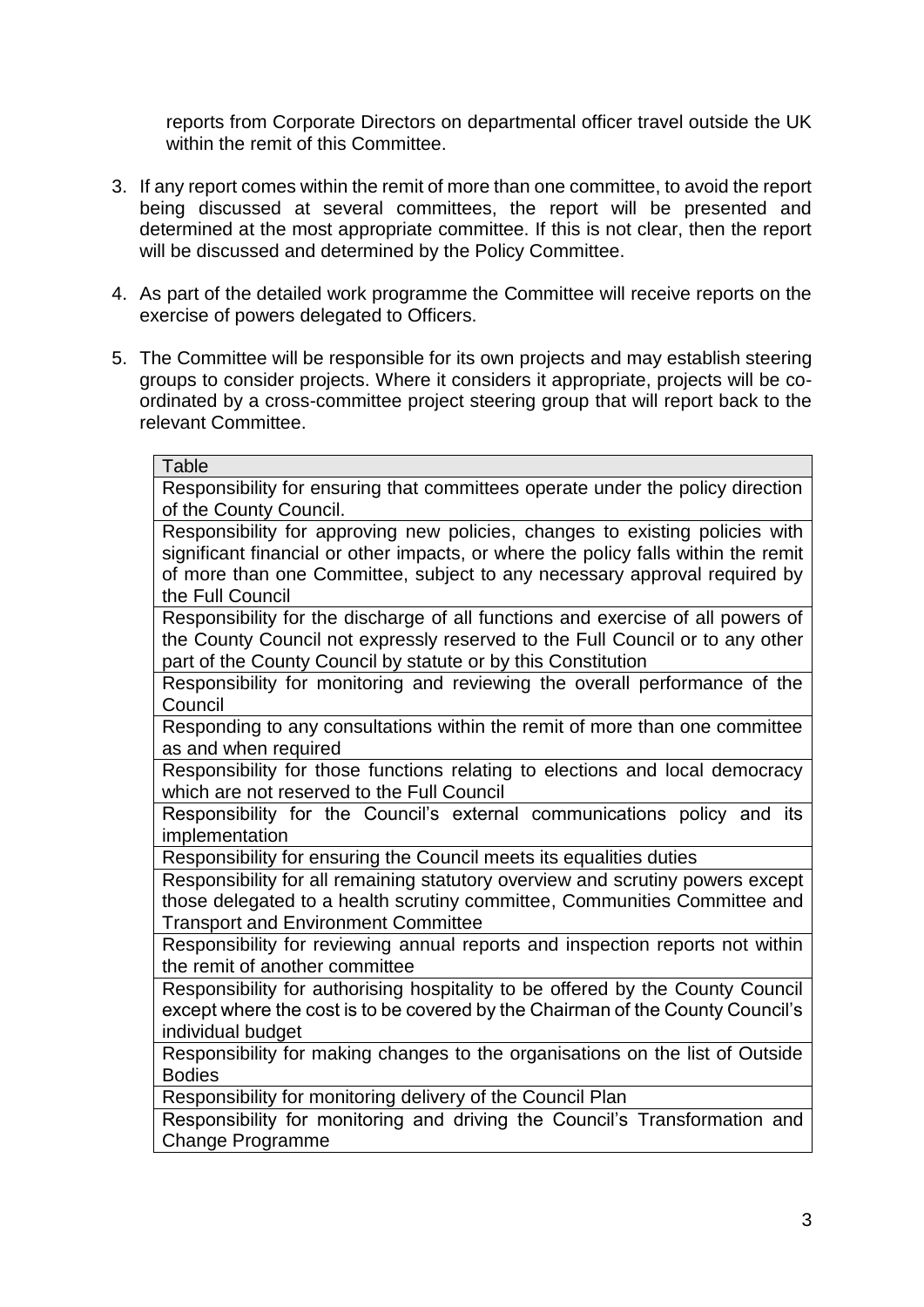## **ADULT SOCIAL CARE AND PUBLIC HEALTH COMMITTEE – TERMS OF REFERENCE**

- 6. The exercise of the powers and functions set out below are delegated by the Full Council to the Committee in relation to adult social care and public health:
	- a. All decisions within the control of the Council including but not limited to those listed in the Table below
	- b. Policy development and approval in relation to adult social care and public health, subject to any necessary approval by the Policy Committee or the Full Council
	- c. Review of performance in relation to the services provided on a regular basis
	- d. Review of day to day operational decisions taken by Officers
	- e. Approval of relevant consultation responses except for responses to day-to-day technical consultations which will be agreed with the Chairman and reported to the next available Committee following their submission.
	- f. Approval of relevant staffing structures as required
	- g. Approving all Councillor attendance at conferences, seminars and training events within the UK mainland for which a fee is payable including any expenditure incurred, within the remit of this Committee and to receive quarterly reports from Corporate Directors on departmental officer travel outside the UK within the remit of this Committee.
- 7. If any report comes within the remit of more than one committee, to avoid the report being discussed at several committees, the report will be presented and determined at the most appropriate committee. If this is not clear, then the report will be discussed and determined by the Policy Committee.
- 8. As part of the detailed work programme the Committee will receive reports on the exercise of powers delegated to Officers.
- 9. The Committee will be responsible for its own projects and may establish steering groups to consider projects. Where it considers it appropriate, projects will be considered by a cross-committee project steering group that will report back to the most appropriate Committee.

### Table

Responsibility for adult social care matters (eg. people aged 18 or over with eligible social care needs and their carers)

Responsibility for promoting choice and independence in the provision of all adult social care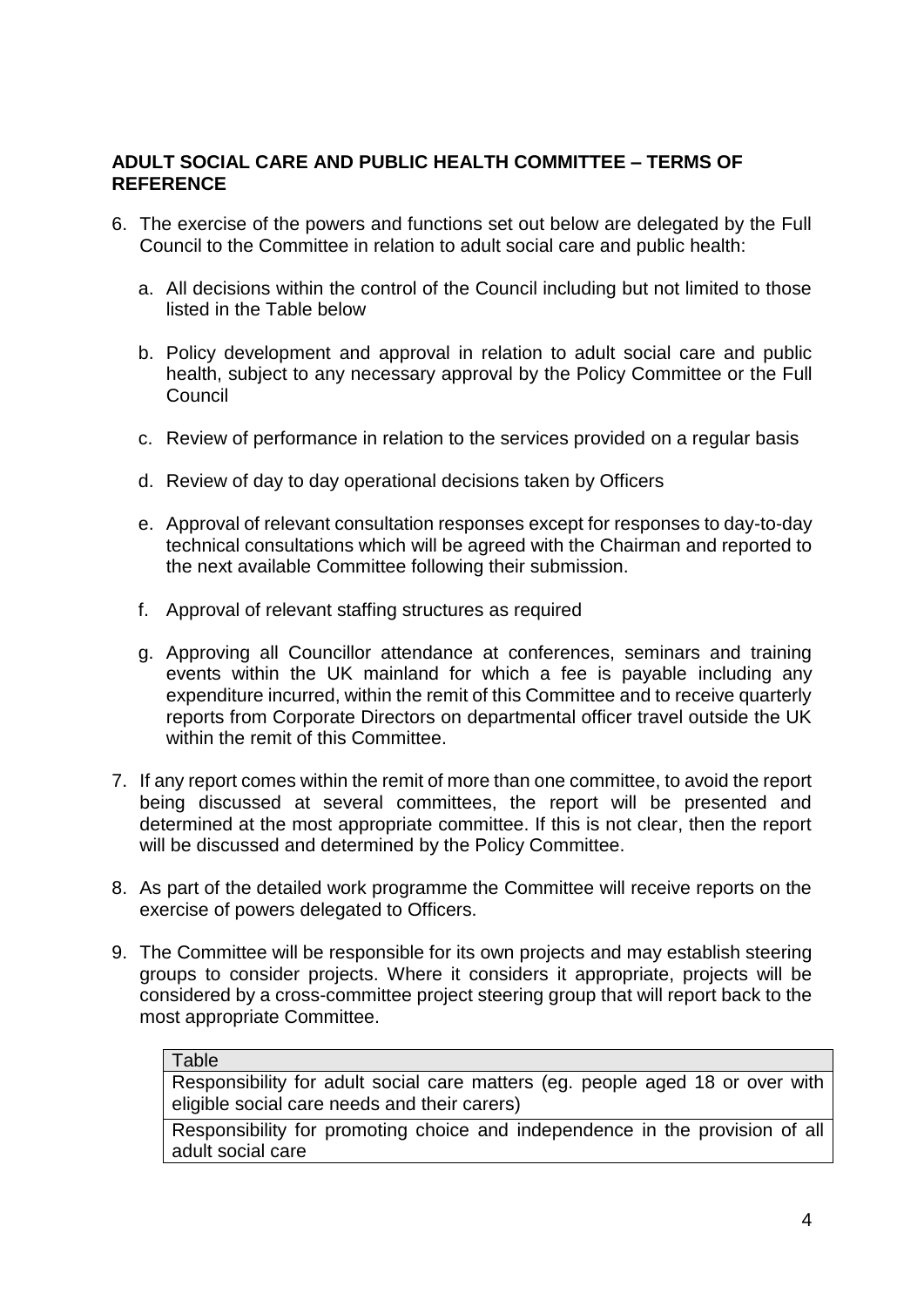Responsibility for all Public Health functions with the exception of functions reserved to the Health and Wellbeing Board

# **CHILDREN AND YOUNG PEOPLE'S COMMITTEE – TERMS OF REFERENCE**

- 10.The exercise of the powers and functions set out below are delegated by the Full Council to the Committee in relation to children and young people.
	- a. All decisions within the control of the Council including but not limited to those listed in the Table below
	- b. Policy development and approval in relation to children and young people, subject to any necessary approval by the Policy Committee or the Full Council
	- c. Review of performance in relation to the services provided on a regular basis
	- d. Review of day to day operational decisions taken by Officers
	- e. Approval of consultation responses except for responses to day-to-day technical consultations which will be agreed with the Chairman and reported to the next available Committee following their submission.
	- f. Approval of departmental staffing structures as required
	- g. Approving all Councillor attendance at conferences, seminars and training events within the UK mainland for which a fee is payable including any expenditure incurred, within the remit of this Committee and to receive quarterly reports from Corporate Directors on departmental officer travel outside the UK within the remit of this Committee.
- 11.If any report comes within the remit of more than one committee, to avoid the report being discussed at several committees, the report will be presented and determined at the most appropriate committee. If this is not clear, then the report will be discussed and determined by the Policy Committee.
- 12.As part of the detailed work programme the Committee will receive reports on the exercise of powers delegated to Officers.
- 13.The Committee will be responsible for its own projects and may establish steering groups to consider projects. Where it considers it appropriate, projects will be considered by a cross-committee project steering group that will report back to the most appropriate Committee.

### **Table**

Responsibility for the strategic and operational effectiveness of the County Council's children's services

Responsibility for ensuring that the County Council's children's services meet the needs of all children and young people, including the most disadvantaged and vulnerable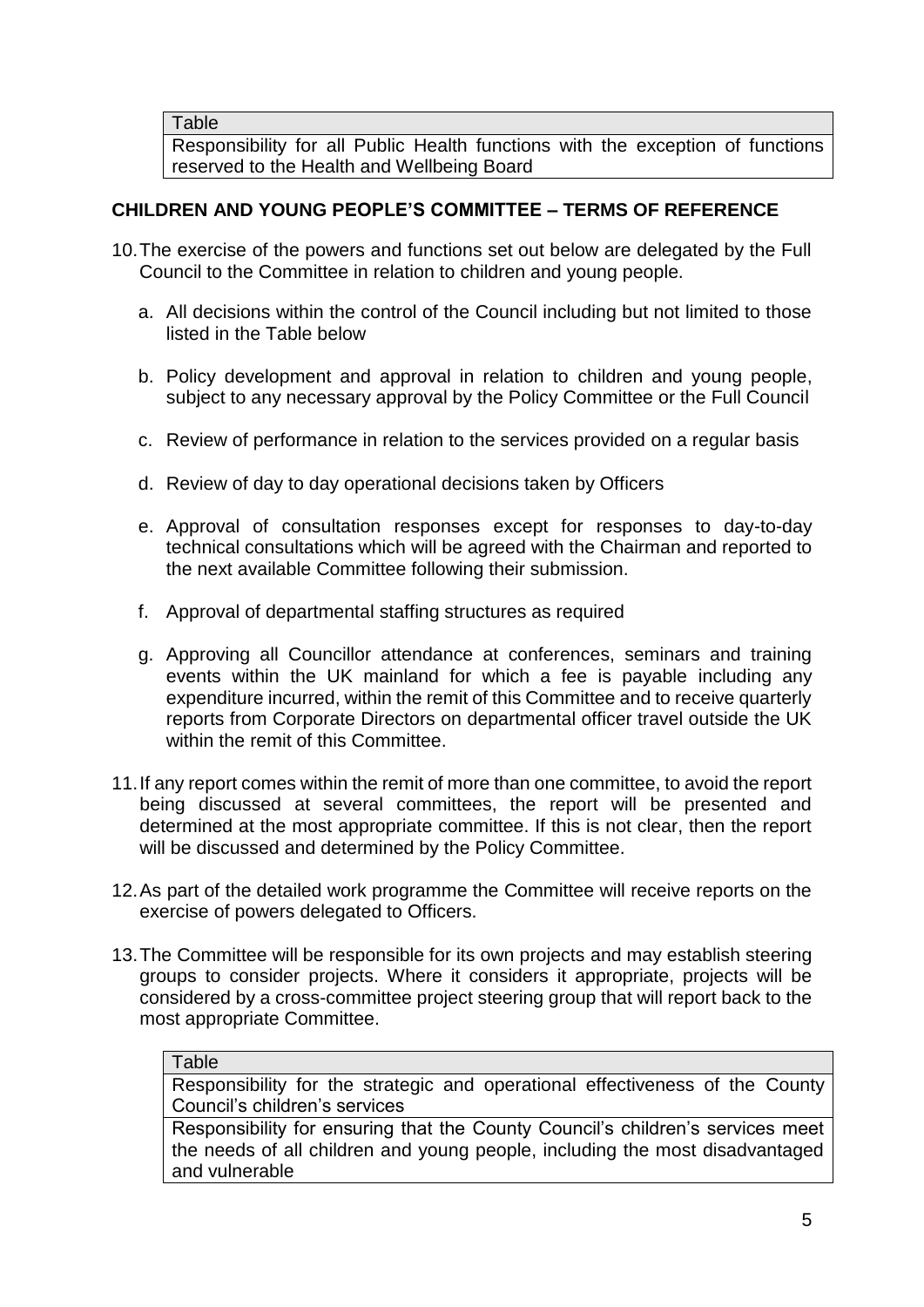Responsibility for the functions and powers conferred on or exercisable by the County Council in relation to educational matters

Responsibility for overseeing the County Council's responsibilities as the corporate parent of children and young people in care and for championing their interests

14.The Chairman of the Children and Young People's Committee will be designated the lead Councillor for Children and Young People's Services in accordance with Section 19 of the Children Act 2004.

# **COMMUNITIES COMMITTEE – TERMS OF REFERENCE**

- 15.The exercise of the powers and functions set out below are delegated by the Full Council to the Committee in relation to communities activity :
	- a. All decisions within the control of the Council including but not limited to those listed in the Table below
	- b. Policy development and approval in relation to communities activity, subject to any necessary approval by the Policy Committee or the Full Council
	- c. Review of performance in relation to the services provided on a regular basis
	- d. Review of day to day operational decisions taken by officers
	- e. Approval of consultation responses except for responses to day-to-day technical consultations which will be agreed with the Chairman and reported to the next available Committee following their submission.
	- f. Approval of departmental staffing structures as required
	- g. Approving all Councillor attendance at conferences, seminars and training events within the UK mainland for which a fee is payable including any expenditure incurred, within the remit of this Committee and to receive quarterly reports from Corporate Directors on departmental officer travel outside the UK within the remit of this Committee.
- 16.If any report comes within the remit of more than one committee, to avoid the report being discussed at several committees, the report will be presented and determined at the most appropriate committee. If this is not clear, then the report will be discussed and determined by the Policy Committee.
- 17.As part of the detailed work programme the Committee will receive reports on the exercise of powers delegated to Officers.
- 18.The Committee will be responsible for its own projects and may establish steering groups to consider projects. Where it considers it appropriate, projects will be considered by a cross-committee project steering group that will report back to the most appropriate Committee.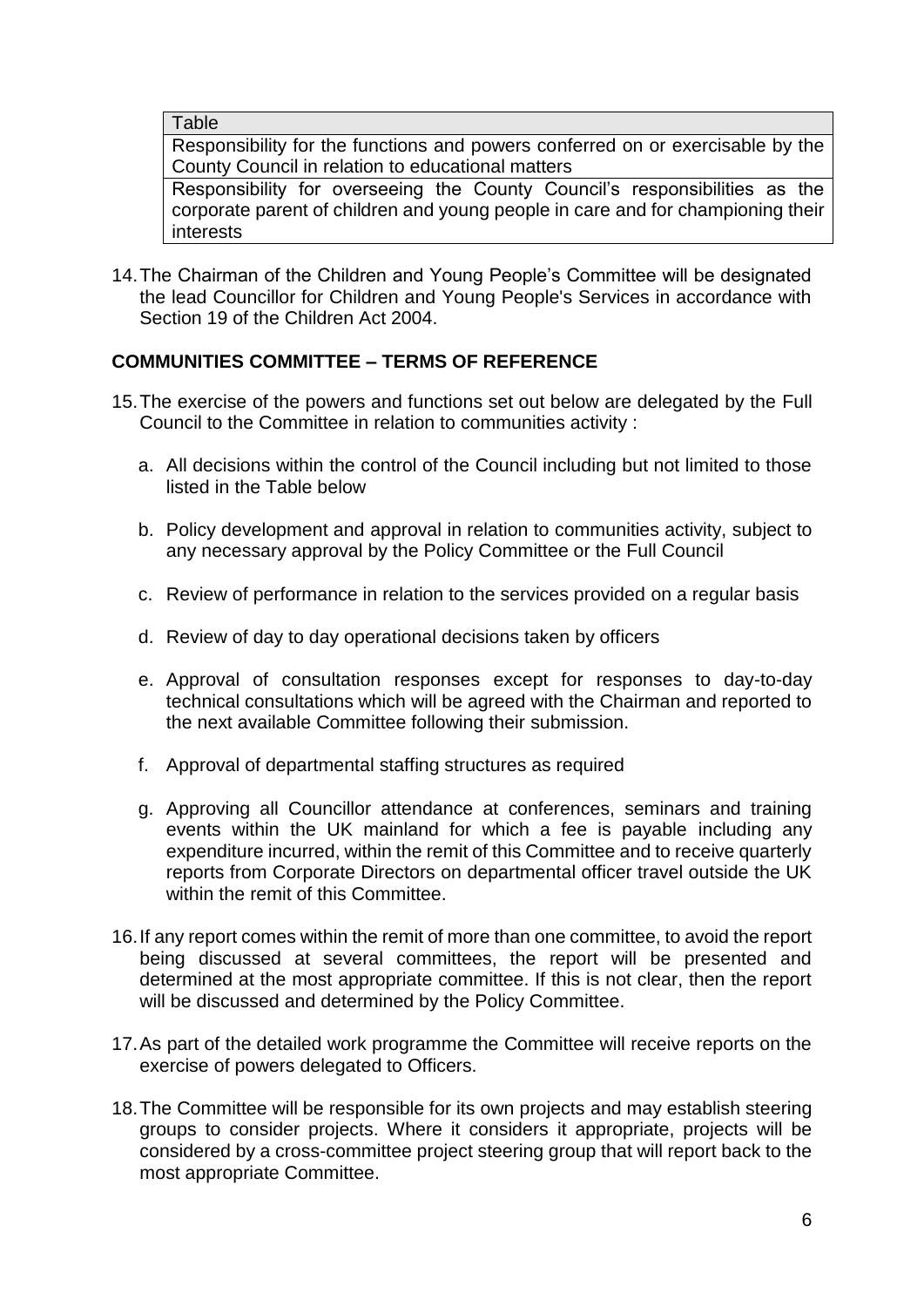Table Responsibility for Culture, including libraries and archives, adult and community learning, arts, heritage, sports, country parks and green spaces Responsibility for support to communities including Community Hub and voluntary and community sector support (including funding) Responsibility for Regulation and Enforcement relating to Communities, including all Trading Standards functions and statutory duties and Public **Protection** Responsibility for all functions undertaken in relation to emergency planning including the safety of sports grounds Responsibility for the registration services for births, deaths and marriages Responsibility for all duties arising in relation to the Coroner's Service Responsibility for Traded Services relating to Communities including catering services and facilities management

Responsibility for statutory crime and disorder scrutiny

## **ECONOMIC DEVELOPMENT AND ASSET MANAGEMENT COMMITTEE – TERMS OF REFERENCE**

- 19.The exercise of the powers and functions set out below are delegated by the Full Council to the Committee in relation to economic development and asset management activity :
	- a. All decisions within the control of the Council including but not limited to those listed in the Table below
	- b. Policy development and approval in relation to economic development and asset management activity, subject to any necessary approval by the Policy Committee or the Full Council
	- c. Review of performance in relation to the services provided on a regular basis
	- d. Review of day to day operational decisions taken by officers
	- e. Approval of consultation responses except for responses to day-to-day technical consultations which will be agreed with the Chairman and reported to the next available Committee following their submission.
	- f. Approval of departmental staffing structures as required
	- g. Approving all Councillor attendance at conferences, seminars and training events within the UK mainland for which a fee is payable including any expenditure incurred, within the remit of this Committee and to receive quarterly reports from Corporate Directors on departmental officer travel outside the UK within the remit of this Committee.
- 20.If any report comes within the remit of more than one committee, to avoid the report being discussed at several committees, the report will be presented and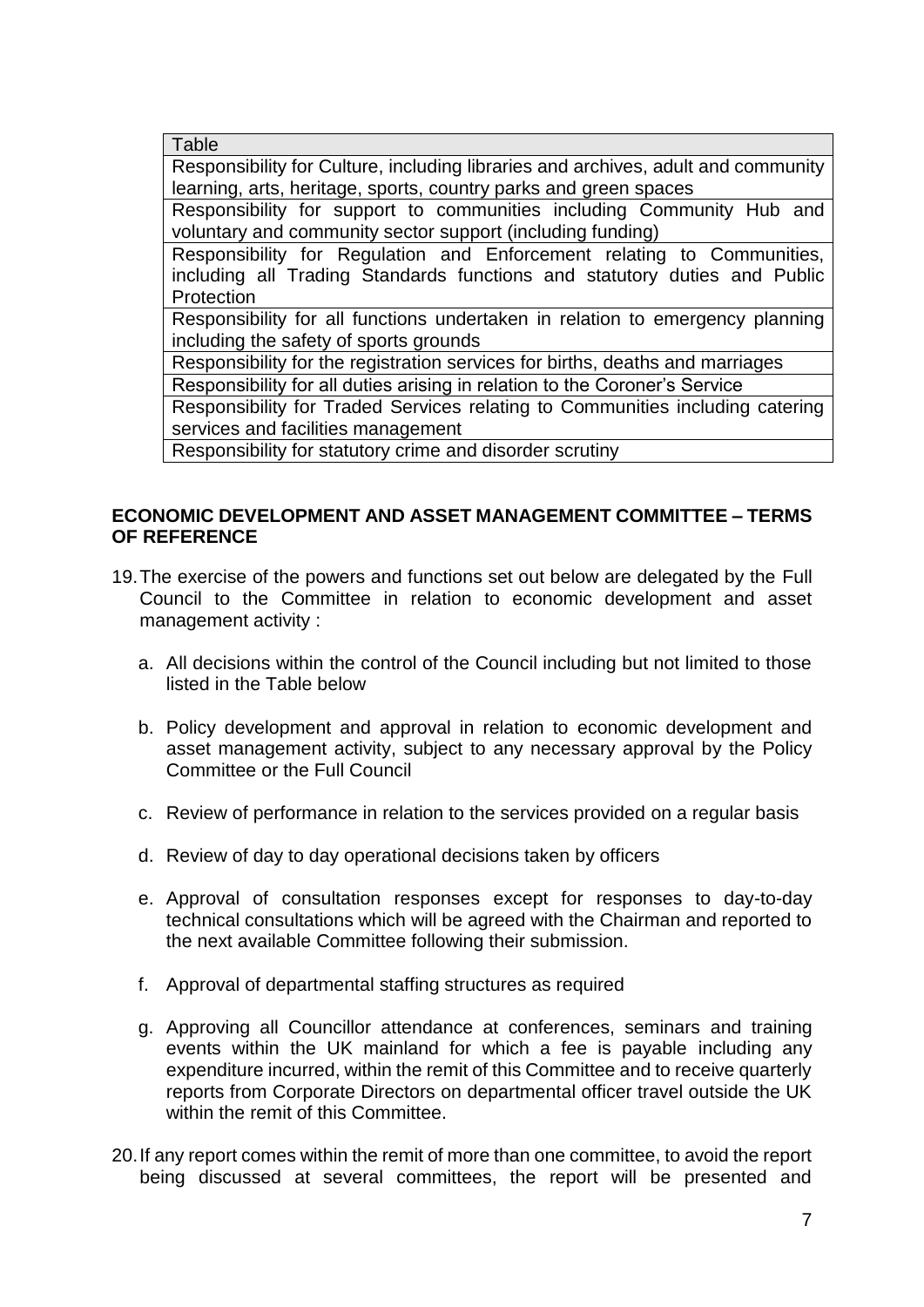determined at the most appropriate committee. If this is not clear, then the report will be discussed and determined by the Policy Committee.

- 21.As part of the detailed work programme the Committee will receive reports on the exercise of powers delegated to Officers.
- 22.The Committee will be responsible for its own projects and may establish steering groups to consider projects. Where it considers it appropriate, projects will be considered by a cross-committee project steering group that will report back to the most appropriate Committee.

#### **Table**

Responsibility for economic recovery and renewal, including employment and skills, business support, visitor economy, infrastructure and place

Responsibility for infrastructure and growth including strategic infrastructure, Investing in Nottinghamshire and schools building

Responsibility for development and delivery of major infrastructure and physical development programmes including highways schemes

Responsibility for Highways development control

Responsibility for the County Council Developer Contributions Strategy and its delivery

Responsibility for Strategic Asset Management including land and property, land promotion and disposals and leases, property design and construction and related consultancy services, energy and utilities and the asset management plan

# **FINANCE COMMITTEE – TERMS OF REFERENCE**

- 23.The exercise of the powers and functions set out below are delegated by the Full Council to the Committee in relation to finance:
	- a. All decisions within the control of the Council including but not limited to those listed in the Table below
	- b. Policy development and approval in relation to finance, subject to any necessary approval by the Policy Committee or the Full Council
	- c. Review of performance in relation to the services provided on a regular basis
	- d. Review of day to day operational decisions taken by officers
	- e. Approval of consultation responses except for responses to day-to-day technical consultations which will be agreed with the Chairman and reported to the next available Committee following their submission.
	- f. Approval of departmental staffing structures as required
	- g. Approving all Councillor attendance at conferences, seminars and training events within the UK mainland for which a fee is payable including any expenditure incurred, within the remit of this Committee and to receive quarterly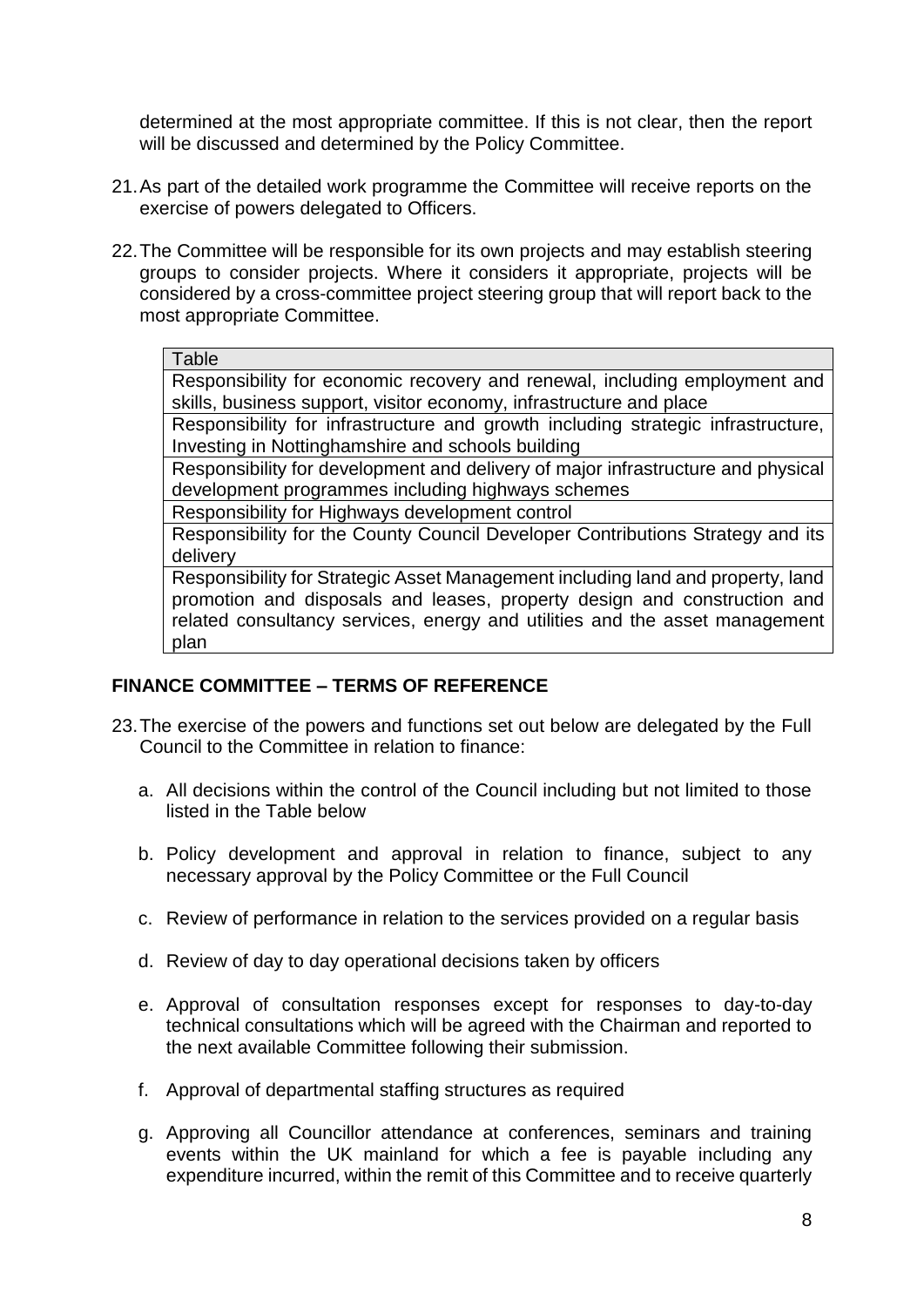reports from Corporate Directors on departmental officer travel outside the UK within the remit of this Committee.

- 24.If any report comes within the remit of more than one committee, to avoid the report being discussed at several committees, the report will be presented and determined at the most appropriate committee. If this is not clear, then the report will be discussed and determined by the Policy Committee.
- 25.As part of the detailed work programme the Committee will receive reports on the exercise of powers delegated to officers.
- 26.The Committee will be responsible for its own projects and may establish steering groups to consider projects. Where it considers it appropriate, projects will be considered by a cross-committee project steering group that will report back to the most appropriate Committee.

#### **Table**

Responsibility for the financial management of the Authority including recommending to Council the financial strategy, annual revenue budget, annual capital budget, and precept on billing authorities

Responsibility for corporate procurement

Responsibility for the Council's internal trading organisations except where reported elsewhere

Responsibility for the strategic overview and management of all Council contracts in excess of £10 million or otherwise of major significance

Responsibility for developing and implementing a Commercial Strategy for the Council subject to Policy Committee approval

Responsibility for ICT

Responsibility for considering performance reports in relation to the Council's ICT strategy

# **GOVERNANCE AND ETHICS COMMITTEE – TERMS OF REFERENCE**

- 27.The exercise of the powers and functions set out below are delegated by the Full Council to the Committee in relation to governance and ethics:
	- a. All decisions within the control of the Council including but not limited to those listed in the Table below
	- b. Policy development and approval in relation to governance and ethics activity, subject to any necessary approval by the Policy Committee or the Full Council
	- c. Review of performance in relation to the services provided on a regular basis
	- d. Review of day to day operational decisions taken by officers
	- e. Approval of consultation responses except for responses to day-to-day technical consultations which will be agreed with the Chairman and reported to the next available Committee following their submission.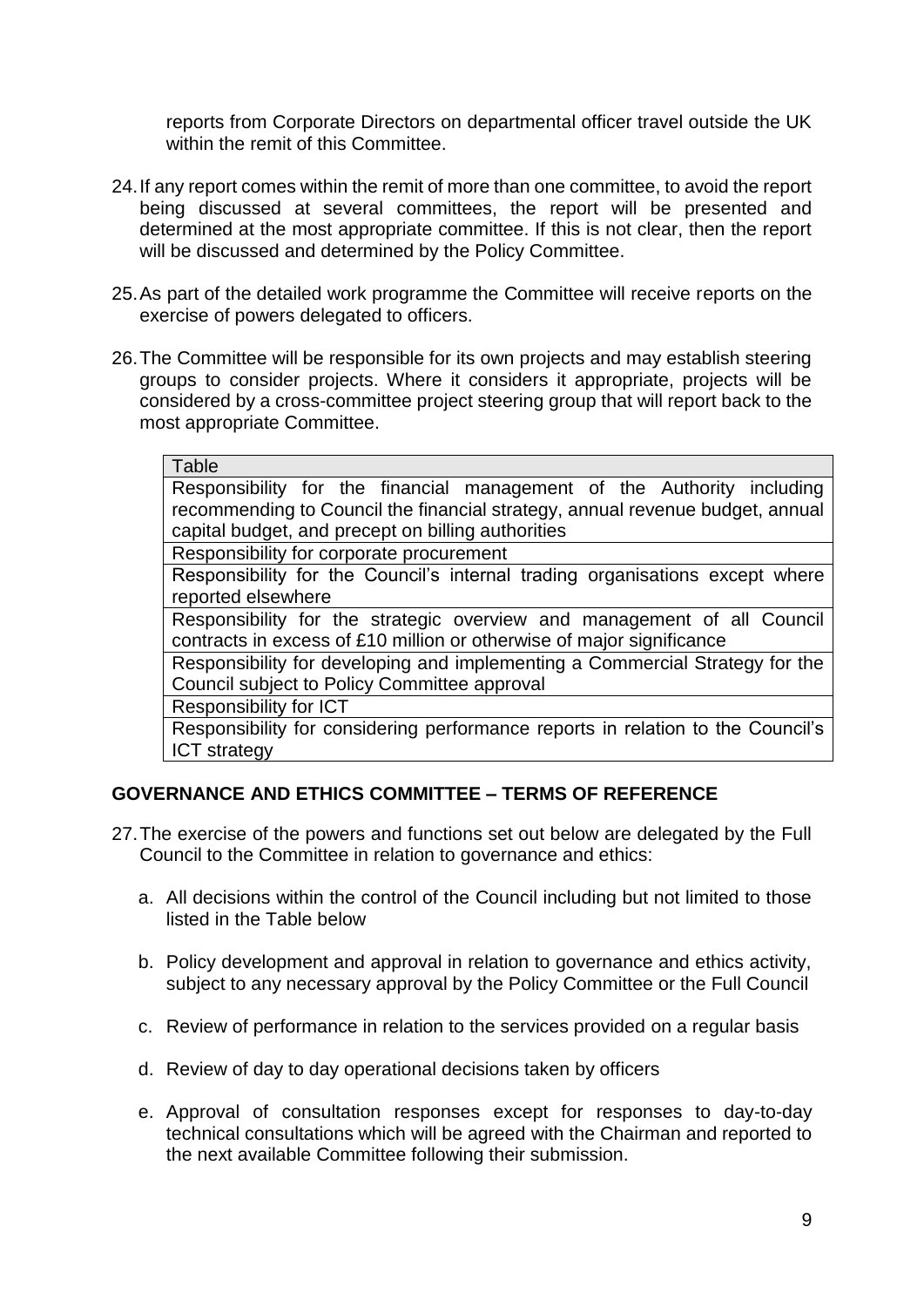- f. Approval of departmental staffing structures as required
- g. Approving all Councillor attendance at conferences, seminars and training events within the UK mainland for which a fee is payable including any expenditure incurred, within the remit of this Committee and to receive quarterly reports from Corporate Directors on departmental officer travel outside the UK within the remit of this Committee.
- 28.If any report comes within the remit of more than one committee, to avoid the report being discussed at several committees, the report will be presented and determined at the most appropriate committee. If this is not clear, then the report will be discussed and determined by the Policy Committee.
- 29.As part of the detailed work programme the Committee will receive reports on the exercise of powers delegated to Officers.
- 30.The Committee will be responsible for its own projects and may establish steering groups to consider projects. Where it considers it appropriate, projects will be considered by a cross-committee project steering group that will report back to the most appropriate Committee.

| Table                                                                            |
|----------------------------------------------------------------------------------|
| Responsibility for advising Full Council on the adequacy of the Council's        |
| systems of internal control and overseeing the external auditor's annual audit   |
| of the accounts                                                                  |
| Responsibility for approving the Annual Statement of Accounts                    |
| Responsibility for approving the Annual Governance Statement and keeping it      |
| under review on a regular basis                                                  |
| Responsibility for reviewing and maintaining the Council's Local Code on         |
| <b>Corporate Governance</b>                                                      |
|                                                                                  |
| Responsibility for maintaining an overview of the Council's Financial            |
| Regulations and anti-fraud and anti-corruption strategies,<br>for<br>and         |
| recommending the Financial Regulations to Full Council for adoption              |
| Responsibility for ensuring high standards of conduct by the County Council,     |
| its Councillors, co-opted members and Officers                                   |
| Responsibility for dealing with matters relating to alleged breaches of the Code |
| of Conduct for Councillors and Co-opted Members                                  |
| Responsibility for the implementation of and revision to councillor codes of     |
| conduct and practice of the County Council                                       |
| Responsibility for Information Governance including but not limited to Data      |
| Protection and Freedom of Information                                            |
| Responsibility for resolving any issues arising from the Members' Allowances     |
| <b>Scheme</b>                                                                    |
| Responsibility for monitoring the Councillors' Divisional Fund                   |
| Responsibility for approving the recruitment process for any independent         |
| members of committees and panels required by statute                             |
| Responsibility for the Council's risk management strategy                        |
| Responsibility for Legal, Democratic and Complaints Services                     |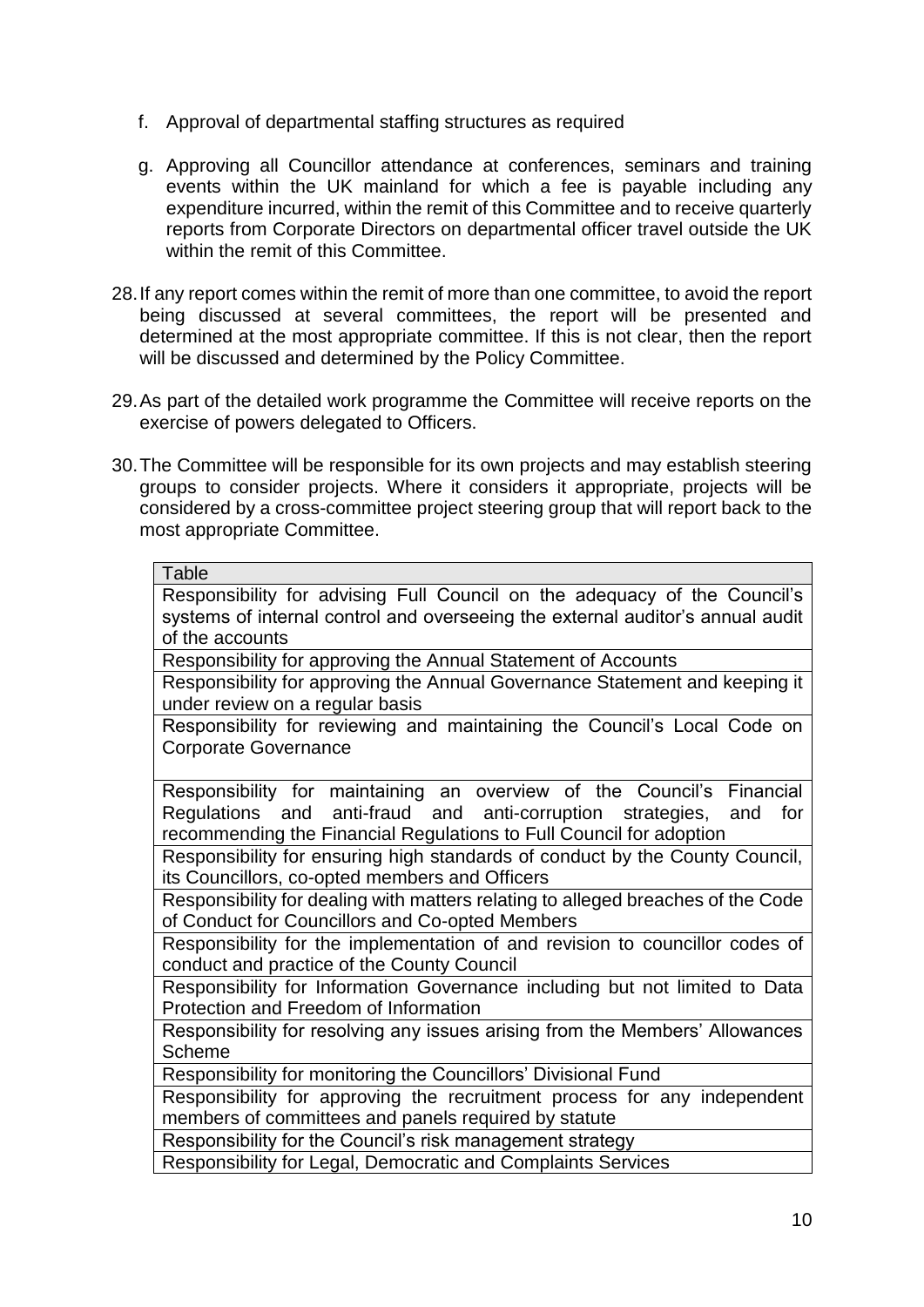## **GOVERNANCE AND ETHICS SUB-COMMITTEE – TERMS OF REFERENCE**

31.Responsibility for formal hearings under the Council's Procedure for dealing with Conduct Allegations against Councillors and Co-opted Members, including deciding whether there has been a breach of the Code of Conduct, and if appropriate imposing any sanction available under the Procedure and the relevant legislation.

## **HEALTH AND WELLBEING BOARD – TERMS OF REFERENCE**

- 32.To prepare, publish and maintain a joint strategic needs assessment.
- 33.To prepare, publish and maintain a Pharmaceutical Needs Assessment
- 34.To prepare and publish a joint health and wellbeing strategy based on the needs identified in the joint strategic needs assessment and to oversee the implementation of the strategy.
- 35.Discretion to give Nottinghamshire County Council an opinion on whether the Council is discharging its statutory duty to have due regard to the joint strategic needs assessment and the health and wellbeing strategy.
- 36.To promote and encourage integrated working including joint commissioning in order to deliver cost effective services and appropriate choice. This includes providing assistance and advice and other support as appropriate, and joint working with services that impact on wider health determinants.
- 37.To discuss all issues considered to be relevant to the overall responsibilities of the Health and Wellbeing Board, and to perform any specific duties allocated by the Department of Health.
- 38.The Board will be responsible for its own projects and may establish steering groups to consider projects. Where it considers appropriate, projects will be considered by a cross-committee project steering group that will report back to the Board or most appropriate Committee.

# **HEALTH SCRUTINY COMMITTEE – TERMS OF REFERENCE**

39.Responsibility for scrutinising health matters in relation to service provision for residents living in the County Council's area.

# **LOCAL JOINT RESOLUTIONS COMMITTEE – TERMS OF REFERENCE**

- 40.The exercise of the powers and functions set out below are delegated by the Full Council to the Committee:
	- a. Responsibility for considering any issues where agreement cannot be reached between management and the trade unions.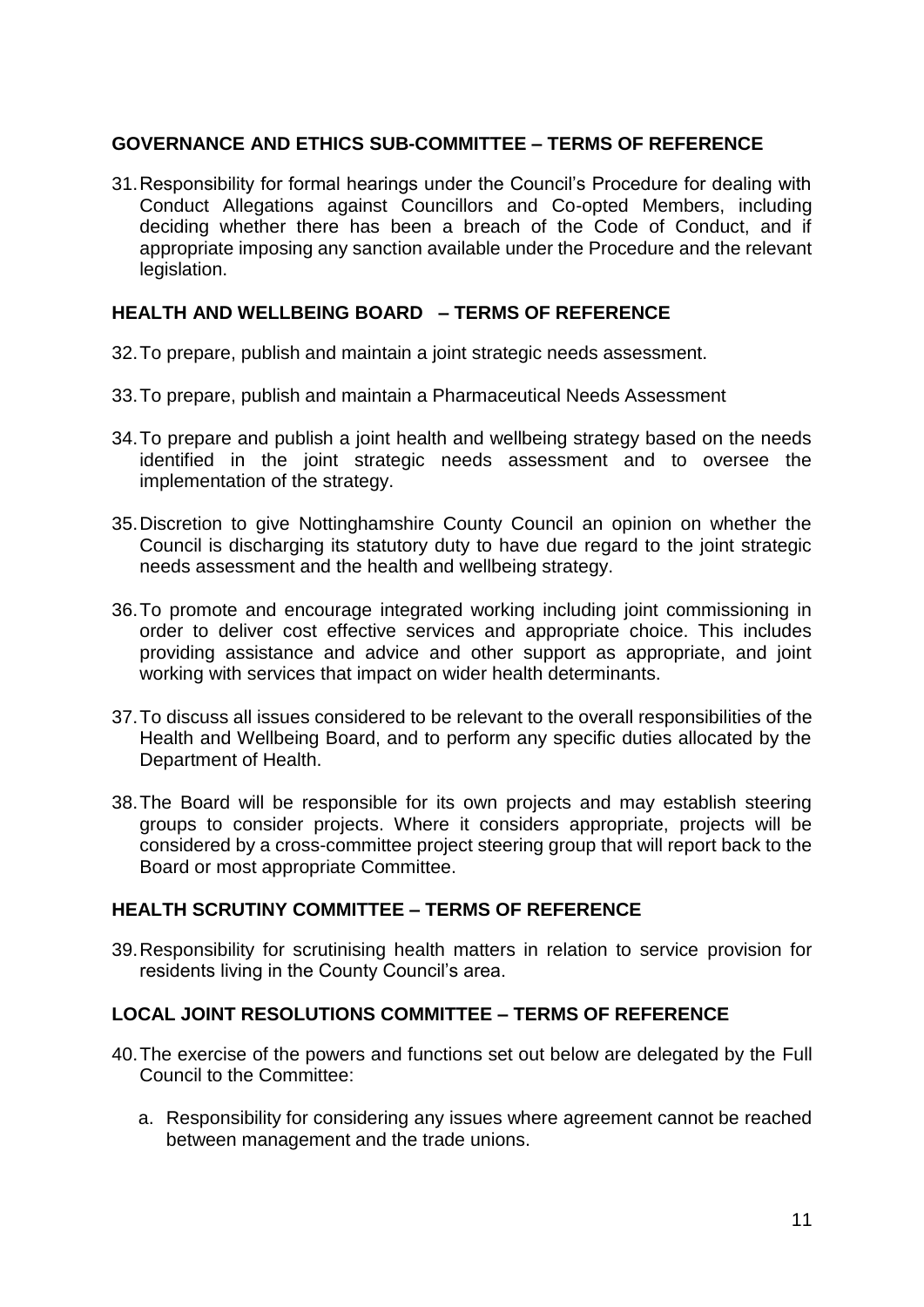**NOTE:** The Committee will have no delegated authority; any recommendations will be referred either to the Personnel Committee, Policy Committee or to the Full Council for approval. This Committee will meet only as and when required.

## **NOTTINGHAMSHIRE LOCAL PENSION BOARD – TERMS OF REFERENCE**

- 41.The exercise of the powers and functions set out below are delegated by the Full Council to the Local Pension Board:
	- a. Responsibility for assisting the Nottinghamshire Pension Fund Committee and its sub-committees:
		- To secure compliance with all legislation relating to the governance and administration of the Local Government Pension Scheme in Nottinghamshire and the requirements imposed by the Pensions Regulator, and
		- To ensure the effective and efficient governance and administration of the Local Government Pension Scheme in Nottinghamshire
	- b. Authority to request information with regard to any aspect of the Council's function as Administering Authority of the Local Government Pension Scheme in Nottinghamshire, any such request to be reasonably complied with.
	- c. Authority to make recommendations to County Council or the relevant committee, any such recommendations being considered and a response made within a reasonable period of time.
	- d. Authority to escalate serious concerns relating to potential fundamental breach of legislation or governance failure to the relevant body.

# **NOTTINGHAMSHIRE PENSION FUND COMMITTEE – TERMS OF REFERENCE**

- 42.The exercise of the powers and functions set out below are delegated by the Full Council to the Committee in relation to pensions:
	- a. Conduct its activities within the regulations which apply to the Local Government Pension Scheme including its fiduciary duties.
	- b. All decisions within the control of the Council including but not limited to those listed in the Table below
	- c. Policy development and approval in relation to pensions, subject to any necessary approval by the Policy Committee or the Full Council
	- d. Review of performance in relation to the services provided on a regular basis
	- e. Review of day to day operational decisions taken by officers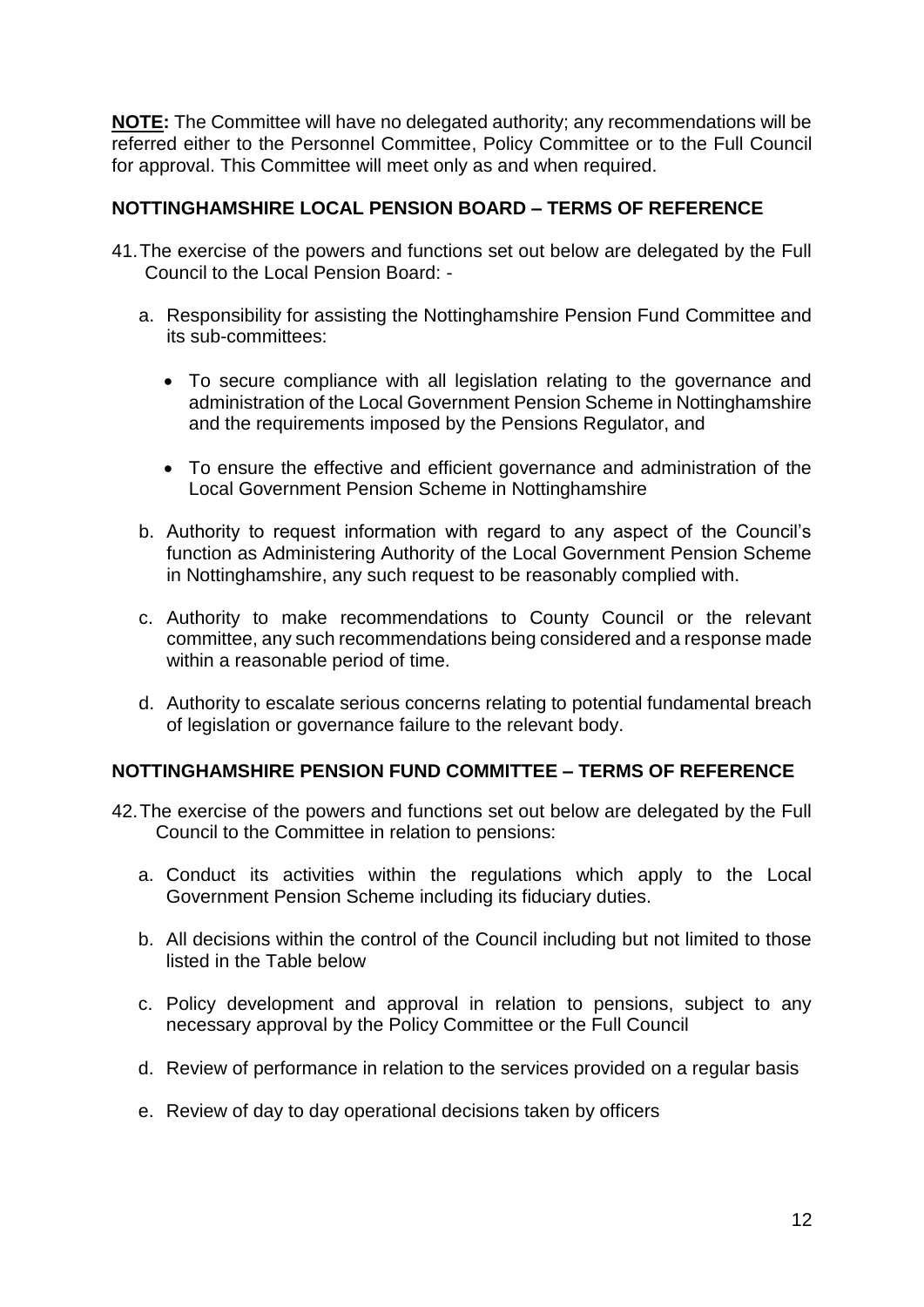- f. Approval of consultation responses except for responses to day-to-day technical consultations which will be agreed with the Chairman and reported to the next available Committee following their submission.
- g. Approving all Councillor attendance at conferences, seminars and training events within the UK mainland for which a fee is payable including any expenditure incurred, within the remit of this Committee and to receive quarterly reports from Corporate Directors on departmental officer travel outside the UK within the remit of this Committee.
- 43.If any report comes within the remit of more than one committee, to avoid the report being discussed at several committees, the report will be presented and determined at the most appropriate committee. If this is not clear, then the report will be discussed and determined by the Policy Committee.
- 44.As part of the detailed work programme the Committee will receive reports on the exercise of powers delegated to officers.
- 45.The Committee will be responsible for its own projects and may establish steering groups to consider projects. Where it considers it appropriate, projects will be considered by a cross-committee project steering group that will report back to the most appropriate Committee.

Administering the Nottinghamshire Pension Fund, including investments by and management of pension funds and the administration of the Pension Fund

**NOTE:** The County Council administers this Pension Fund on behalf of Nottinghamshire County Council, Nottingham City Council, the District and Borough Councils and other admitted bodies in Nottinghamshire.

## **PERSONNEL COMMITTEE – TERMS OF REFERENCE**

- 46.The exercise of the powers and functions set out below are delegated by the Full Council to the Committee in relation to personnel:
	- a. All decisions within the control of the Council including but not limited to those listed in the Table below
	- b. Policy development and approval in relation to personnel, subject to any necessary approval by the Policy Committee or the Full Council
	- c. Review of performance in relation to the services provided on a regular basis
	- d. Review of day to day operational decisions taken by officers
	- e. Approval of consultation responses except for responses to day-to-day technical consultations which will be agreed with the Chairman and reported to the next available Committee following their submission.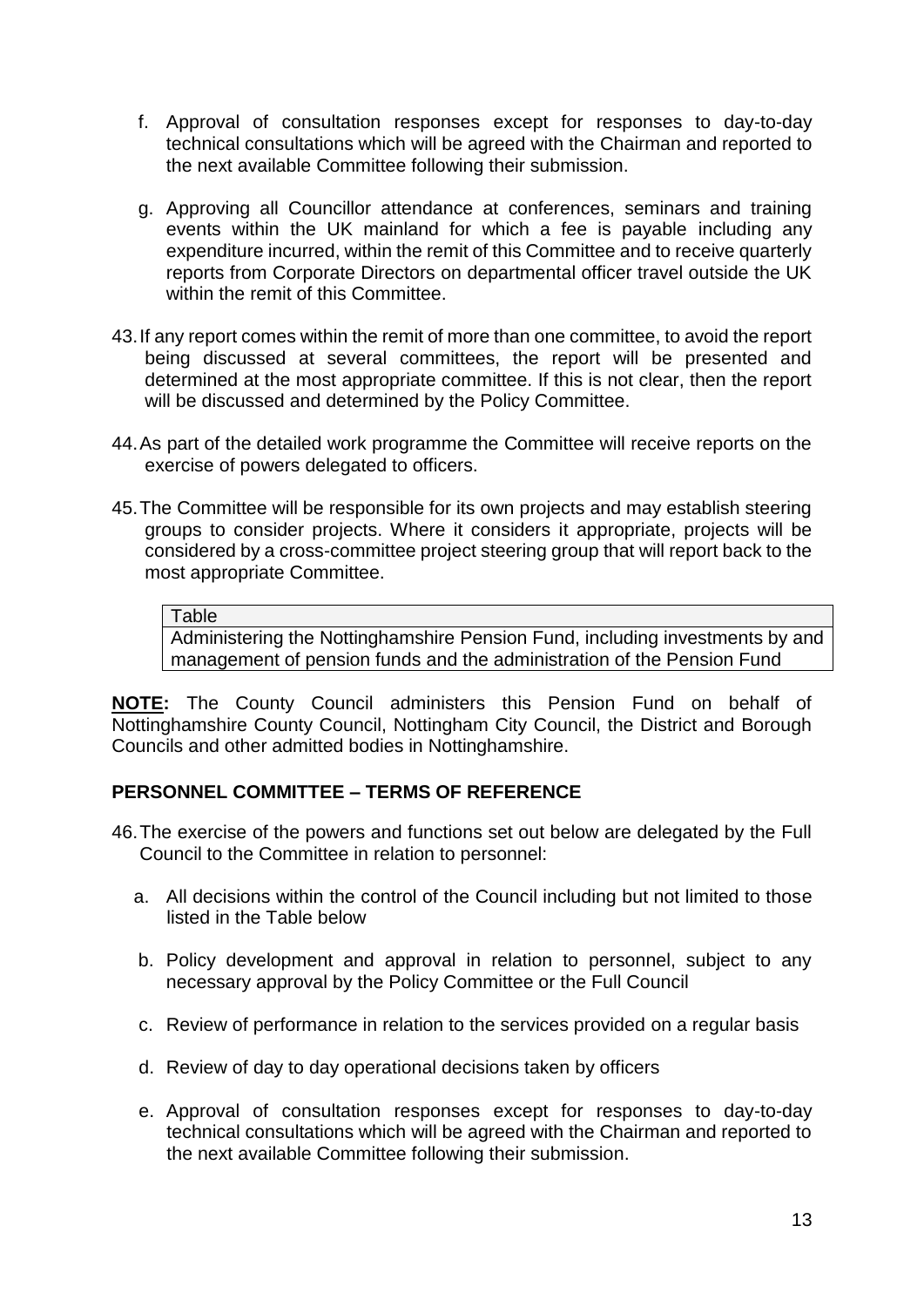- f. Approval of departmental staffing structures as required
- g. Approving all Councillor attendance at conferences, seminars and training events within the UK mainland for which a fee is payable including any expenditure incurred, within the remit of this Committee and to receive quarterly reports from Corporate Directors on departmental officer travel outside the UK within the remit of this Committee.
- 47.If any report comes within the remit of more than one committee, to avoid the report being discussed at several committees, the report will be presented and determined at the most appropriate committee. If this is not clear, then the report will be discussed and determined by the Policy Committee.
- 48.As part of the detailed work programme the Committee will receive reports on the exercise of powers delegated to officers.
- 49.The Committee will be responsible for its own projects and may establish steering groups to consider projects. Where it considers it appropriate, projects will be considered by a cross-committee project steering group that will report back to the most appropriate Committee.

Responsibility for the pay, terms and conditions of service and training of employees except for approving the annual Pay Policy Statement which is reserved to the Full Council

Responsibility for employee relations including arrangements for consultation/ negotiation with Trades Unions and any matters relating to Trade Union recognition

Responsibility for health and safety related matters

Reviewing and recommending Employment Procedure Rules to the Council for adoption

Reviewing annually the overall staffing structure of the Council

Responsibility for Human Resources, Business Support, the Business Services Centre, the Customer Services Centre and Communications Team

# **SENIOR STAFFING SUB-COMMITTEE – TERMS OF REFERENCE**

50.This is a sub-committee of the Personnel Committee.

- 51.The exercise of the powers and functions set out below are delegated by the Full Council to the Senior Staffing Sub-Committee:
	- a. Responsibility for the appointment and dismissal of, and taking disciplinary action against, senior employees as set out in the Employment Procedure Rules

# **NOTE:-**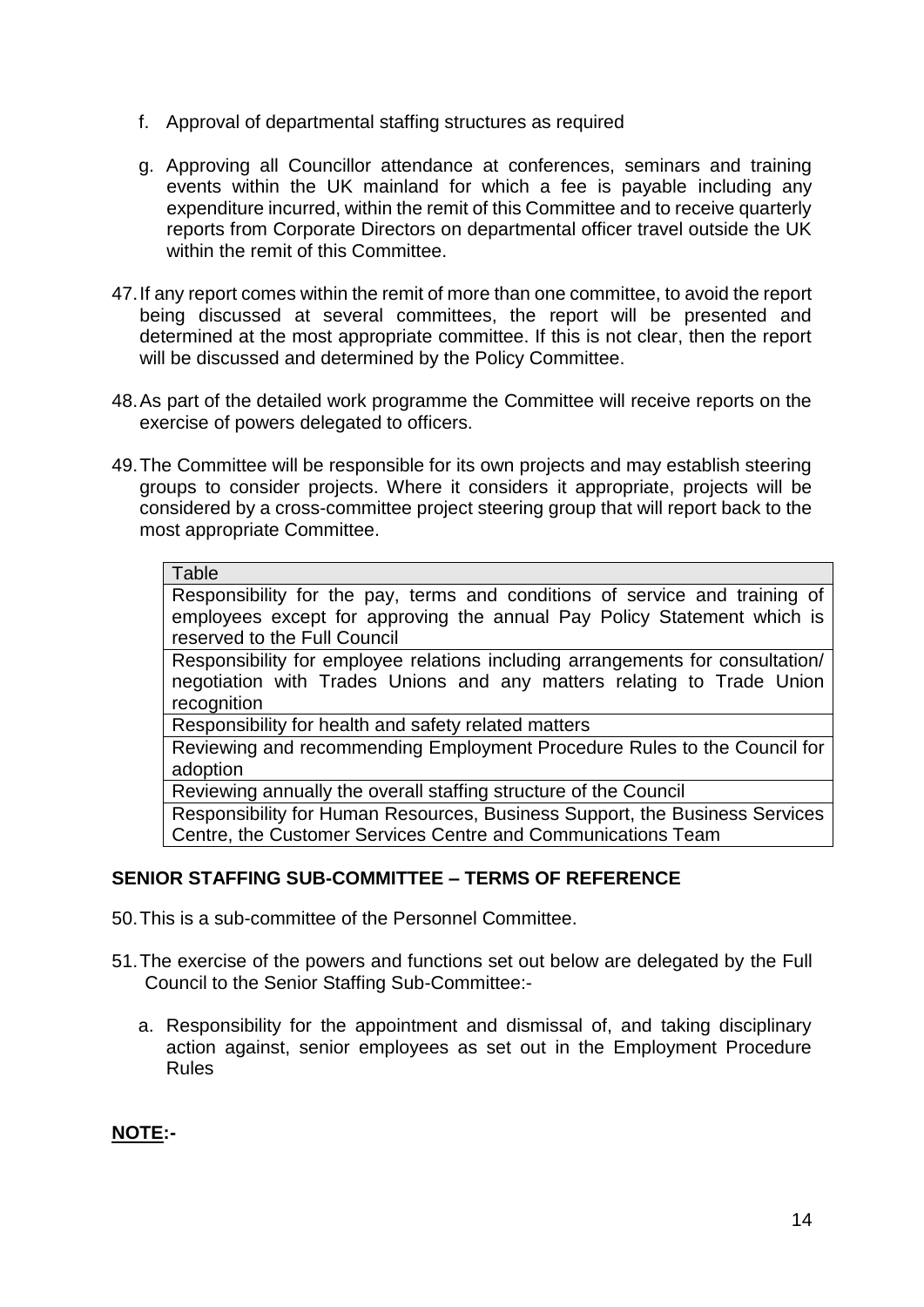- The appropriate committee chairman for the post being considered will always be appointed as a member of the Sub-Committee. Where the issue being considered relates to the Council's Chief Executive or a Corporate Director the Sub-Committee will have a membership of nine; otherwise the Sub-Committee will have a membership of five.
- The Sub-Committee will be required to follow the Council's Recruitment and Selection Code of Practice.
- The procedures the Sub-Committee is required to follow are set out in the Employment Procedure Rules.

## **PLANNING AND RIGHTS OF WAY COMMITTEE – TERMS OF REFERENCE**

- 52.The exercise of the powers and functions set out below are delegated by the Full Council to the Committee in relation to planning and rights of way:
	- a. Responsibility for the regulatory functions of the Council in relation to planning, monitoring, enforcement and licensing.
	- b. Responsibility for the regulatory functions of the Council in relation to public rights of way and cycle paths, town and village greens and common land.
	- c. Responsibility for all licensing functions given to the Authority by law, except safety of sports grounds.
	- d. Receiving reports on the exercise of powers delegated to officers in relation to functions for which this Committee is responsible.
	- e. Approval for consultation responses relating to the Committee's functions except for responses to day-to-day technical consultations which will be agreed with the Chairman and reported to the next available Committee following their submission.
	- f. Approving all Councillor attendance at conferences, seminars and training events within the UK mainland for which a fee is payable including any expenditure incurred, within the remit of this Committee and to receive quarterly reports from Corporate Directors on departmental officer travel outside the UK within the remit of this Committee.

## **TRANSPORT AND ENVIRONMENT COMMITTEE – TERMS OF REFERENCE**

- 53.The exercise of the powers and functions set out below are delegated by the Full Council to the Committee in relation to transport and environment activity :
	- a. All decisions within the control of the Council including but not limited to those listed in the Table below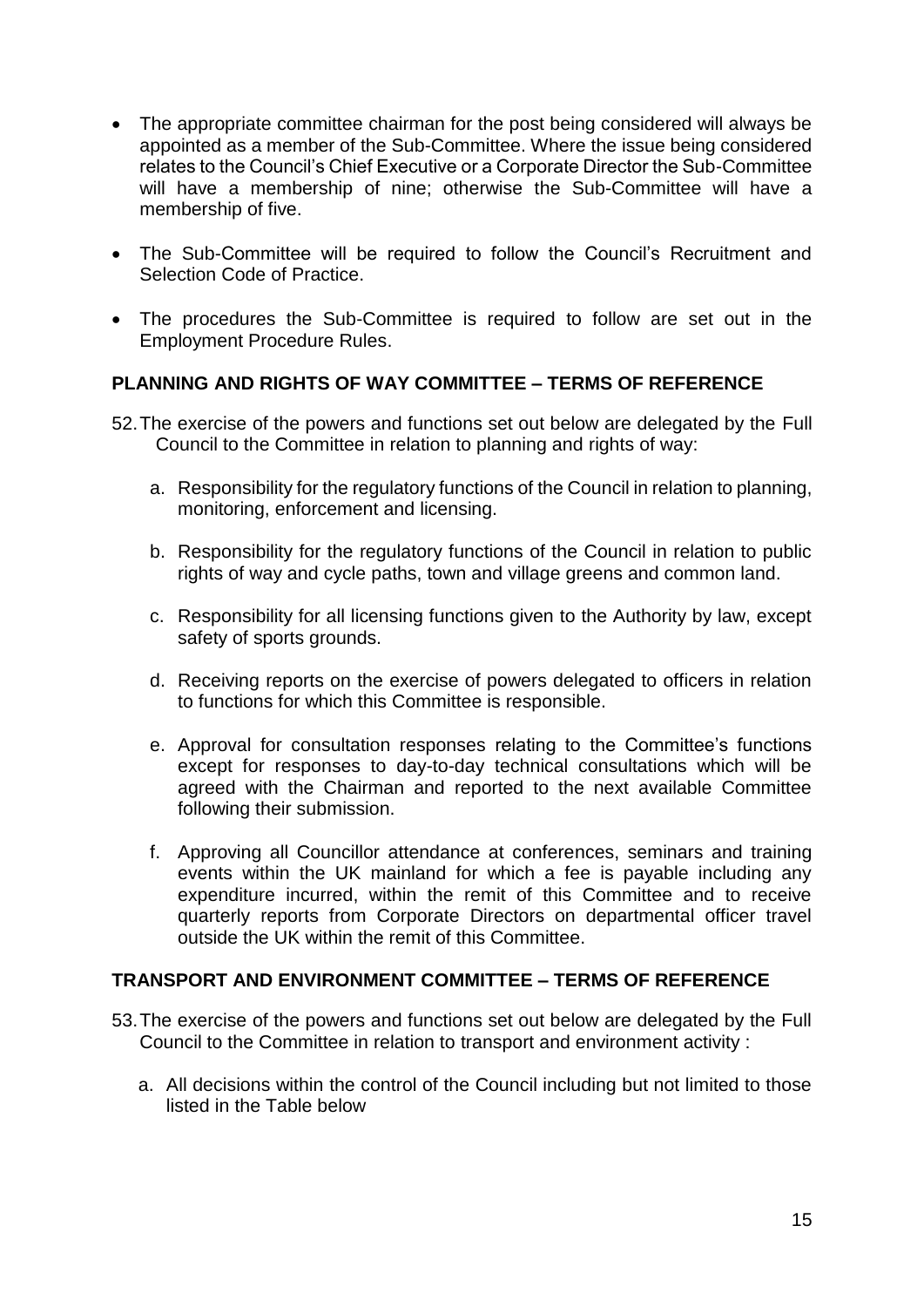- b. Policy development and approval in relation to transport and environment activity, subject to any necessary approval by the Policy Committee or the Full **Council**
- c. Review of performance in relation to the services provided on a regular basis
- d. Review of day to day operational decisions taken by officers
- e. Approval of consultation responses except for responses to day-to-day technical consultations which will be agreed with the Chairman and reported to the next available Committee following their submission.
- f. Approval of departmental staffing structures as required
- g. Approving all Councillor attendance at conferences, seminars and training events within the UK mainland for which a fee is payable including any expenditure incurred, within the remit of this Committee and to receive quarterly reports from Corporate Directors on departmental officer travel outside the UK within the remit of this Committee.
- 54.If any report comes within the remit of more than one committee, to avoid the report being discussed at several committees, the report will be presented and determined at the most appropriate committee. If this is not clear, then the report will be discussed and determined by the Policy Committee.
- 55.As part of the detailed work programme the Committee will receive reports on the exercise of powers delegated to Officers.
- 56.The Committee will be responsible for its own projects and may establish steering groups to consider projects. Where it considers it appropriate, projects will be considered by a cross-committee project steering group that will report back to the most appropriate Committee.

Responsibility for Highways functions (including Rights of Way except those functions which form part of the terms of reference for Planning and Rights of Way Committee) including:

- highways capital and revenue programmes (except where reported to Economic Development and Asset Management Committee)
- the planning, management and maintenance of highways and payements
- traffic management and Traffic Regulation Orders
- parking provision
- integrated transport measures
- road safety

Responsibility for public transport and fleet management including:

- local bus services
- education and adult care transport
- council fleet